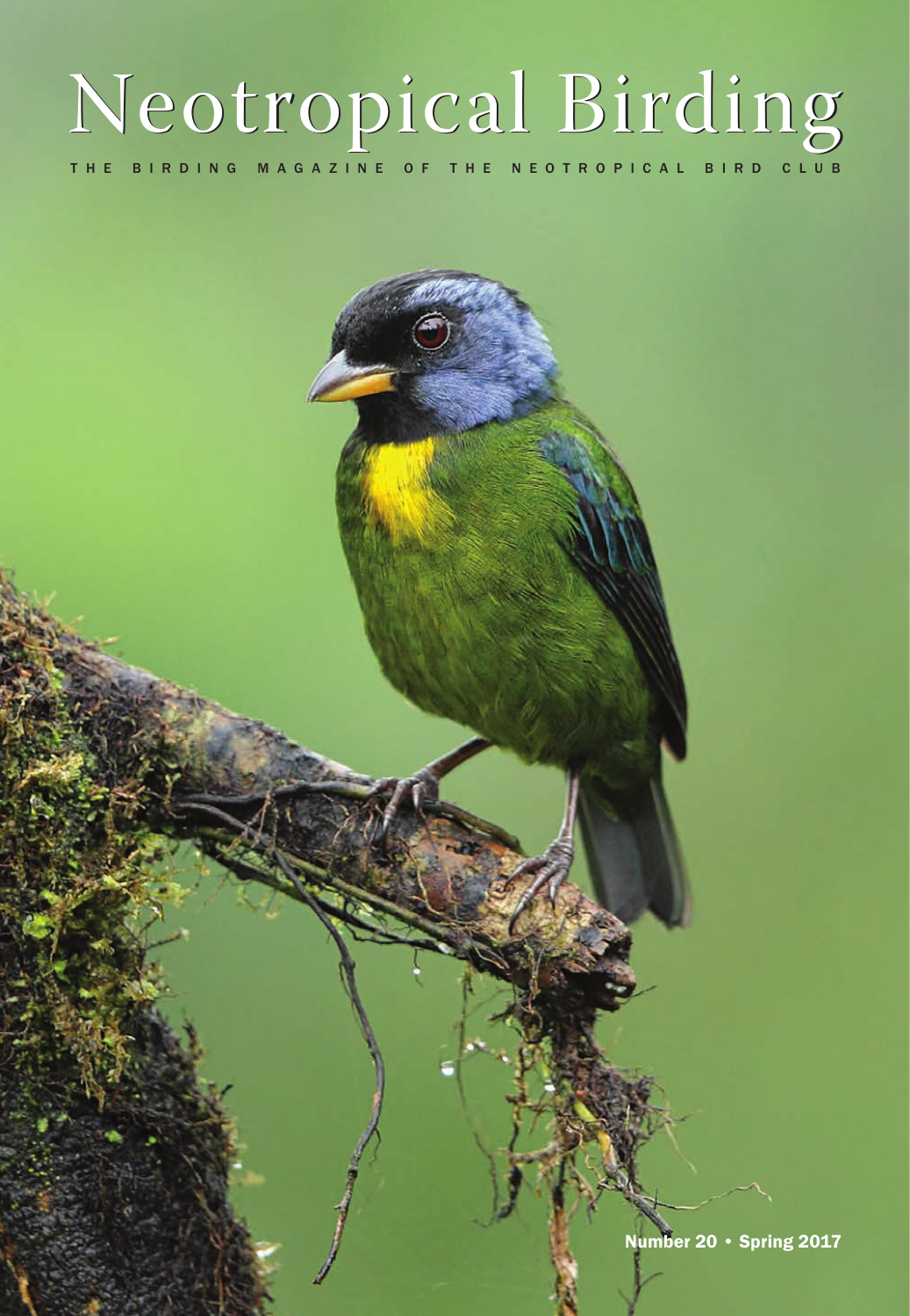# Birding's World Cup: Global Big Day (13 May 2017)

Ian Davies

1

There's just five minutes to go. Seconds tick by as you bounce along in a cramped car with a few friends, hurtling down an obscure road to be at some marsh, field, or forest by the stroke of midnight. Piling out of the car at your destination, the clock tolls twelve, signalling the start of a new day. The race is on.

1 In Peru, 1,243 species were observed in a single day during the 2016 Global Big Day! This Long-whiskered Owlet *Xenoglaux loweryi* was one of them, photographed in Amazonas, Peru (Macaulay Library reference ML31432241; Andrew Spencer).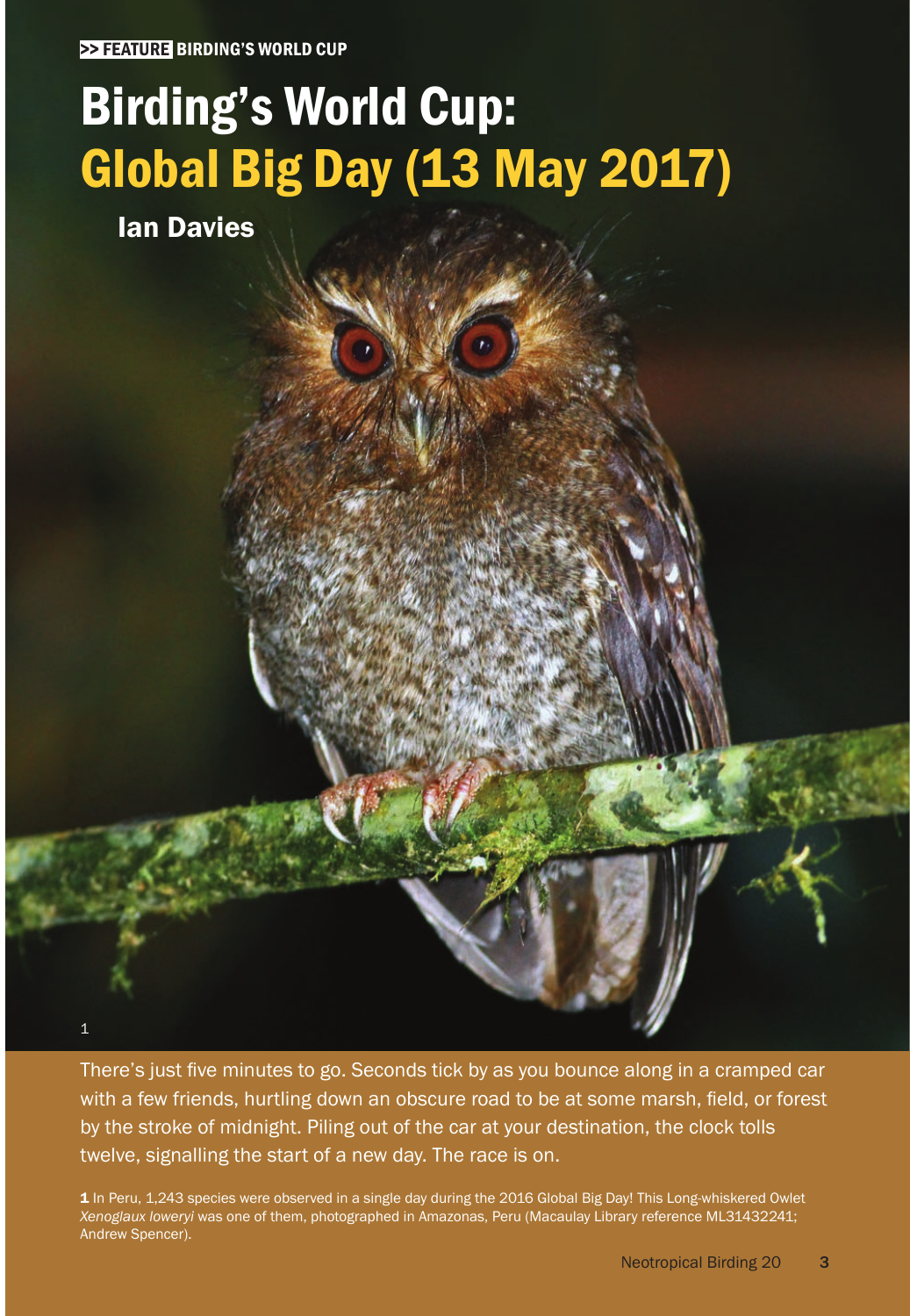### >> FEATURE BIRDING'S WORLD CUP

and brilliance, 'big days' (also known and brilliance, 'big days' (also known and brilliance, 'big days' (also known and bridling competitive spirit distilled into 24 intense, fram and brilliance, 'big days' (also known as 'bird races') are the essence of birding's competitive spirit distilled into 24 intense, frantic and thrilling hours. Months of planning, poring over spreadsheets and pen-marked maps; days spent scouting out the perfect stops, driving practice routes while ingesting egregious amounts of caffeine; and years of birding experience used to find the right habitat for each target species, the game is to see or hear as many bird species as possible in a single, incredibly efficient, BIG day.

Why do this? Why care? These friendly competitions are an incredibly powerful way to engage people around the world, both within the birding community and beyond. Across fields of study and walks of life, there is always an innate human interest in setting records or being a part of something that has never happened before. In addition to the inherent fun, record-setting events provide an outlet to talk to non-birders about conservation issues, ecological concerns, and all the things that make birds so interesting.

In our winged world, the friendly competition generally revolves around questions such as 'How many birds can be seen in X?' This may cause folks to list birds in their home county, or keep a list for a region like Central America or the Western Palearctic. There is also the temporal component, usually taking the form of the 'Big Year,' where you build your list over a single calendar year. For many, this competition eventually revolves around a single question that you may try to answer time and time again: 'how many birds can be seen in just one day?'

In the UK, the current single-day record is 178. In the US, it is 294. In July 2015, Sean Williams did a Peruvian big day on foot (Williams 2015), walking 18.15 km and finding an incredible 345 species! In October of the same year, Dušan Brinkhuizen, Rudy Gelis, Mitch Lysinger and Tuomas Seimola recorded 431 species in a jetsetting day across Ecuador—a new world record (and an achievement that we hope the participants will recount in a future *Neotropical Birding*). For big day achievements, the Neotropics reign supreme.

Big-day totals for these single parties of birders have always pushed the envelope, but how about if the global birding community participated simultaneously? Imagine if every birder in the world joined together for a single day to record their sightings! Could we document half the species in the world in a single day? Or, just perhaps, even more?

## A global big day

We first tested the power of Global Big Day in 2015, when 14,000 people across 135 countries joined together for the inaugural event, contributing 39,000 checklists and recording 6,149 species in one day. An event like this had never previously been attempted. Indeed it had never previously been feasible: now, however, eBird provides a unifying free resource that is available worldwide in dozens of languages, allowing people to easily record and share their sightings (Sullivan *et al.* 2014). Last year, the second Global Big Day set a new benchmark—on 14 May 2016, 17,200 eBirders collectively recorded 6,334 species across 151 countries, and provided 47,000 checklists of birds. That's participation from about 60% of the world's birds, and 60% of the world's countries!

This year, thousands of people from around the world will work together to make 13 May 2017 the biggest day of birding the world has ever seen. Can we reach 6,500 species this year? 7,000? With your help, we can.

On 13 May, where will you be for the Global Big Day? And how will you run your event? For us as organisers, one of the most exciting aspects of the Global Big Day is seeing the varied ways that people join in the fun. There is everything from frantic 24-hour dashes along narrow mountain roads logging hundreds of species on dozens of checklists, to more sedate 5-minute windowwatching sessions. *No matter how you take part, every sighting makes a difference*. Even if you're only able to spend three minutes along the road to or from work, your contribution truly counts! Of course, if you have a chance to plan a more dedicated day of birding, what better excuse do you need?

## Organise a local event

A common theme during the first Global Big Days has been the many local and regional competitions that developed among friends and fellow birders competing to see either how many checklists they could submit (i.e. from different sites) or how many species they could record overall. If you and a friend live in one county, with a couple other friends just across the border, how do you know whose county is better for birds? Obviously the answer is yours! And what better way to prove it than on the Global Big Day? How about a patch vs patch competition? Challenging a local bird club's members to see if they can collectively find and report more species than neighbouring clubs? It's all in good fun, and it all *is* good fun!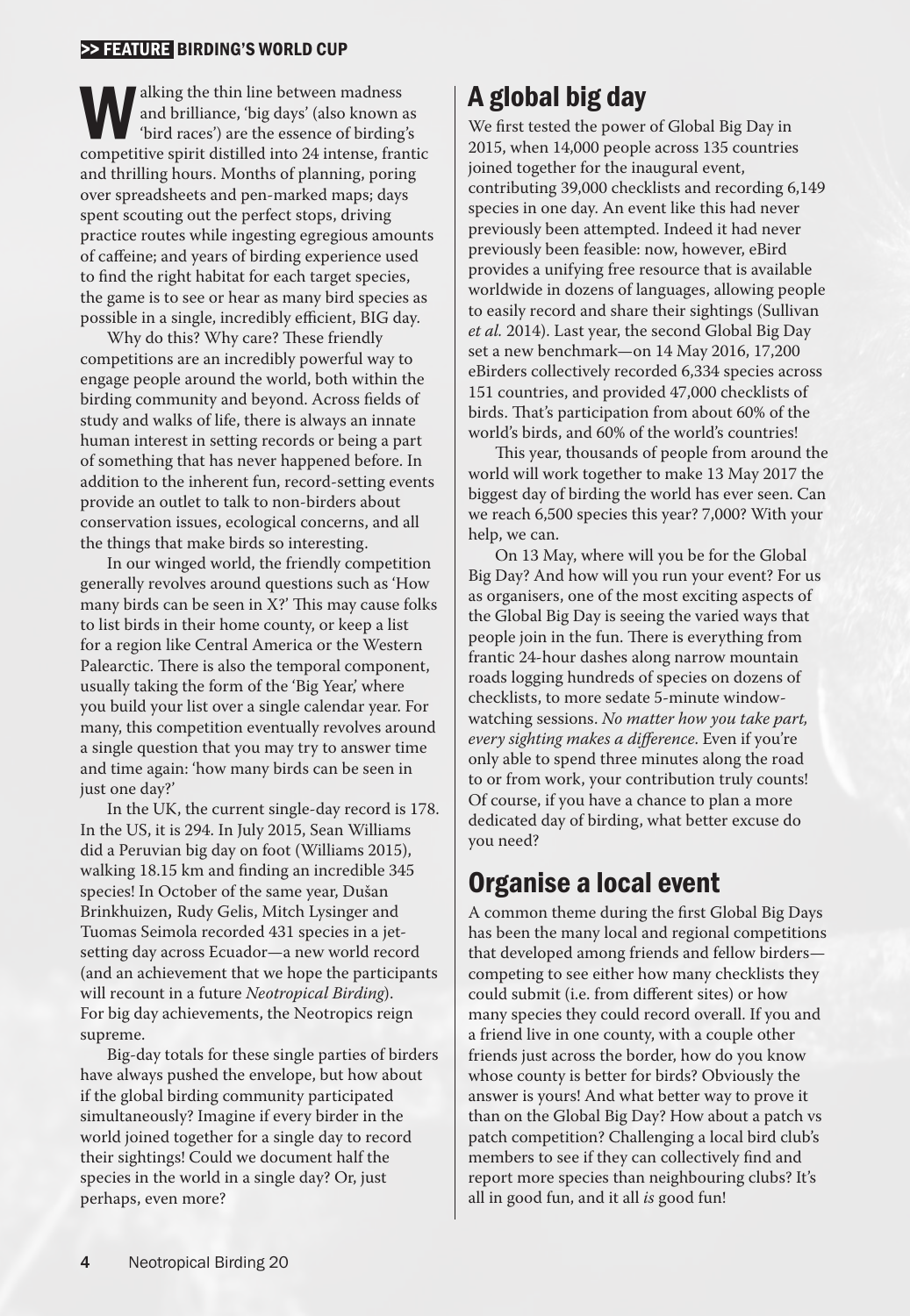Perhaps the most heated 'battle' of the first couple of Global Big Days has been between Brazil and Peru, each vying for first place in the global species total. In Peru, the Global Big Day is already so big that even the Ministry of the Environment advertises the event! Brazil has always come out of the gate unparalleled, leading by a margin of up to 200 species in the 48 hours during and after the event. However, once Monday comes around (the event takes place on a Saturday), Peruvian birders seem to get connected to the internet simultaneously, both times pushing their country past Brazil for final totals of 1186 vs 1098 (in 2015) and 1243 vs 1128 (2016). After the totals were finalised a Brazilian eBirder commented that observing the results come in "was like watching a World Cup match!" We can think of no higher praise than for the Global Big Day to be considered the World Cup of birding.

Elsewhere in the Neotropics, Colombia and Ecuador are poised to be in contention for the top species total. Will 2017 be their year? In 2016 they trailed with 943 and 938 species respectively, but either could easily surge forward for a crack at top spot. It only takes a few more teams covering a few additional areas... Meanwhile, Argentina had an amazing turnout in 2016, with 743 checklists submitted making it second only to Brazil in the Neotropics. Check out the rest of last year's results at ebird.org/globalbigday, and see if you or someone you know might be able to raise the bar in 2017.

## Be part of Global Big Day

So, how do you join in the fun? The first step is going to ebird.org/globalbigday. Here you'll find information on how to make your sightings count for Global Big Day, how to follow along with the rest of the world, and how to have the most enjoyable and productive Global Big Day efforts. Don't forget—all you have to do to be a part of birding's biggest day is to spend a few minutes outside in the garden or at a local patch. Every sighting counts!

Global Big Day is powered by eBird (ebird.org), a free global online database of bird observations that is used for science, conservation, and to keep track of bird sightings across the world. So far more than 330,000 people have entered sightings in eBird from every country on earth, totaling 360 million bird observations and 98% of all bird species. These sightings, when combined with the 1.6 million bird photos contributed from folk like you, help build amazing birding resources to help

inform and engage the future of birding and bird conservation (Davies *et al.* 2016).

It may be helpful to familiarise yourself with eBird (Williams 2015) in the weeks leading up to Global Big Day—sightings only count towards the totals if they're eBirded. You can enter sightings using the free eBird Mobile app or online at eBird.org. We personally recommend using eBird Mobile, since it allows you to track sightings in the field anywhere you go, without the need for cell service. Gone is the need for pen-and-paper eBird Mobile's quick entry options have you covered. You can download eBird Mobile for free from the App Store or Google Play.

As Global Big Day kicks off, sightings are updated in near real-time on eBird, allowing you to follow what your friends are seeing, as well as sightings from fellow eBirders from around the world. Watching the live results roll in is one of our favourite parts of this event—seeing the incredible reach of the global birding community manifested through their eBird checklists.

On 13 May this year, we have the opportunity to make birding history. With your help, we can set a new threshold for a single day of birding, both throughout the Neotropics and around the world. We're excited to see what we can build together as a part of #GBD2017!

#### **REFERENCES**

- Davies, I., Sullivan, B., Barry, J. (2016) Rich media = rich data: a new frontier for ornithology in the Neotropics and beyond. *Neotrop. Birding* 19: 28–32.
- Sullivan, B. L., Aycrigg, J.L., Barry, J. H., Bonney, R. E., Bruns, N., Cooper, C. B., Damoulas, T., Dhondt, A. A., Dietterich, T., Farnsworth, A., Fink, D., Fitzpatrick, J. W., Fredericks, T., Gerbracht, J., Gomes, C., Hochachka, W. M., Iliff, M. J., Lagoze, C., La Sorte, F. A., Merrifield, M., Morris, W., Phillips, T. B., Reynolds, M., Rodewald, A. D., Rosenberg, K. V., Trautmann, N. M., Wiggins, A., Winkler, D. W., Wong, W.-K., Wood, C. L., Yu, J. & Kelling, S. (2014) The eBird enterprise: An integrated approach to development and application of citizen science. *Biol. Conserv.* 169: 31–40.
- Williams, S. (2015) *eBird Checklist: http://ebird.org/ ebird/view/checklist/S24475056.* eBird: an online database of bird distribution and abundance (web application). Ithaca, NY: eBird. Accessed from http:// www.ebird.org on 31 October 2016.

#### IAN DAVIES

Cornell Lab of Ornithology, 159 Sapsucker Woods Road, Ithaca, NY 14850, USA. E-mail: id99@cornell.edu Website: ebird.org